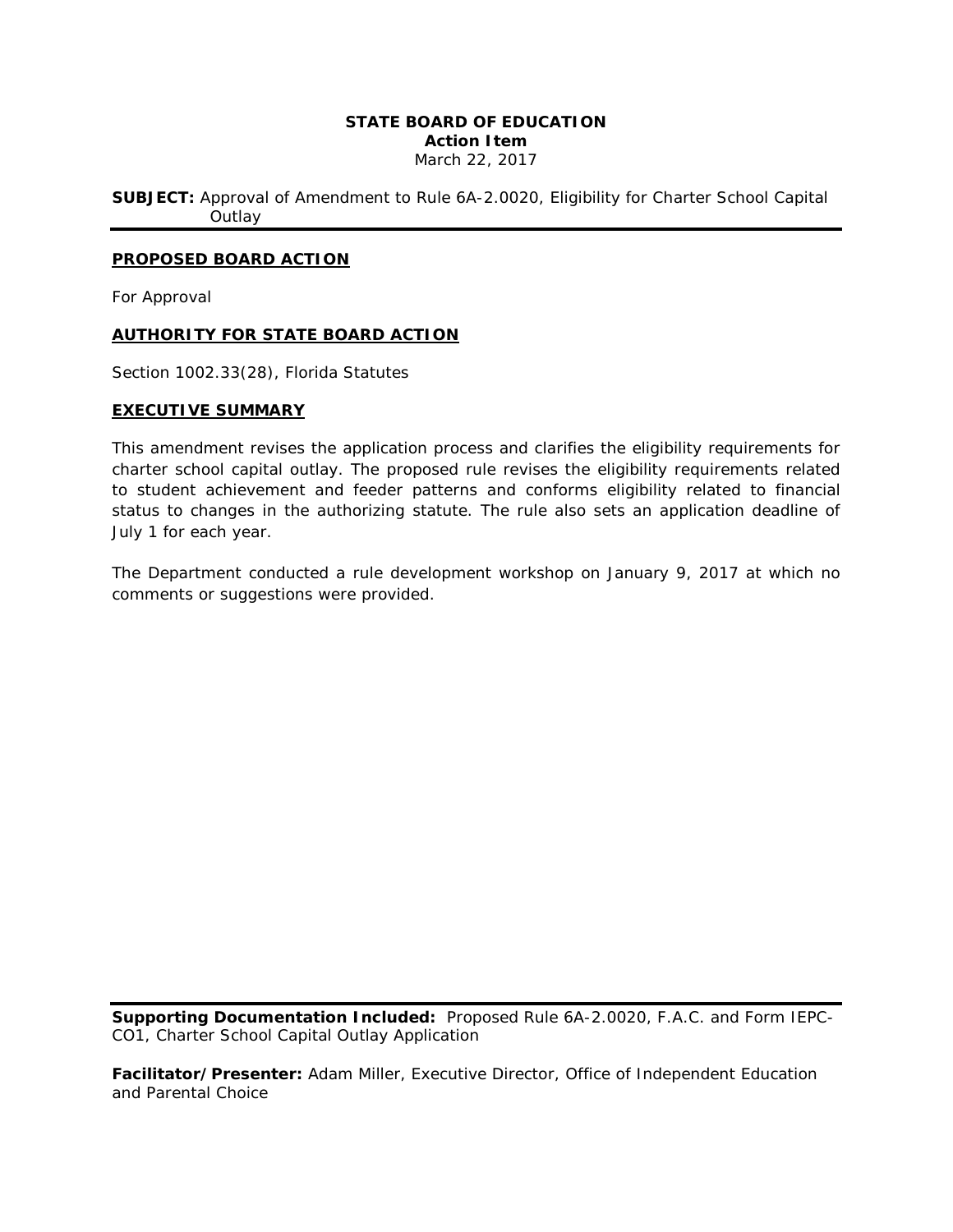#### **6A-2.0020 Eligibility for Charter School Capital Outlay.**

The following provisions are established for the determination of eligibility of charter schools pursuant to Section 1013.62, F.S. Except as expressly provided herein, proof of eligibility requirements must be provided to the Department by July 1 of the fiscal year for which the charter school seeks funding. The continuation of funding is dependent upon maintaining eligibility requirements during the fiscal year.

(1) A charter school may be considered a part of an expanded feeder chain under Section 1013.62, F.S., if it either sends or receives at least sixty  $(60)$  percent a majority of its students directly to or from a charter school that is currently receiving capital outlay funding in the same fiscal year for which the charter school seeks funding pursuant to Section 1013.62, F.S. A charter school must submit an application by the deadline in subparagraph  $(7)(a)$  of this rule. The Department shall determine eligibility by applying the feeder chain criteria in Section 1013.62(1)(a)1.c., F.S., to the fiscal year's data from the October full-time equivalent (FTE) student enrollment survey conducted pursuant to Section 1011.62(1)(a), F.S., in the same fiscal year for which the charter school seeks funding. The Department shall calculate the funding amount associated with a school for which enrollment projections are estimated to meet the feeder chain eligibility criteria and shall distribute funds generated by the formula in Section 1013.62, F.S., upon proof of an expanded feeder chain from the October FTE student enrollment survey data.

(2) Pursuant to Section 1013.62(1)(a)1.d., F.S., charter schools that have been accredited by the Commission on Schools of the Southern Association of Colleges and Schools may be eligible for charter school capital outlay. The eligibility requirement for satisfactory student achievement under Section 1013.62, F.S., shall be determined in accordance with the language in the charter contract and the charter school's current school improvement plan if the school has a current school improvement plan. A charter school receiving an "F" grade designation through the state accountability system, as defined in Section 1008.34, F.S., shall not be eligible for capital outlay funding for the school year immediately following the designation. Proof of accreditation by the Southern Association of Colleges and Schools Commission on Schools must be delivered to the Department by the deadline established in subparagraph  $(7)(a)$  for the fiscal year for which the charter school seeks funding to meet the eligibility requirement in Section 1013.62(1)(a)1.d., F.S. The continuation of funding is dependent upon maintaining accreditation during the current fiscal year. A charter school anticipating accreditation during a fiscal year shall include documentation of application for accreditation. The Department shall estimate the funding amount associated with a charter school anticipating accreditation during the fiscal year and distribute funds generated by the formula in Section 1013.62,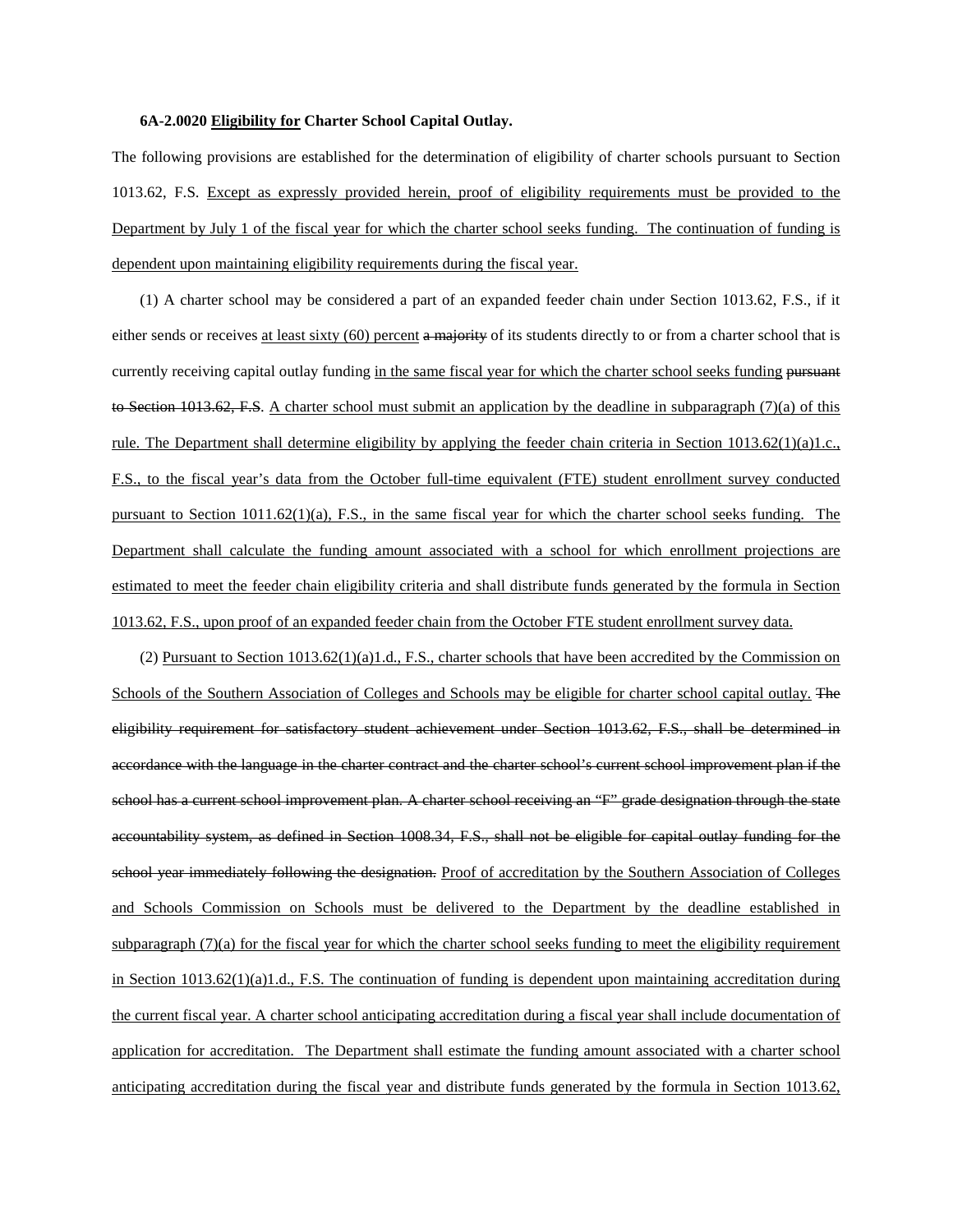F.S., upon proof of final accreditation, if proof of accreditation for the school year is received by the Department prior to April 1 of the fiscal year for which the charter school seeks funding. If the Department does not receive proof of a charter school's official accreditation by April 1, the charter school shall be determined ineligible for that fiscal year.

(3) A charter school must have been in operation for two (2) or more full school years by July 1 of the fiscal year for which the charter school seeks funding to meet the eligibility requirement in Section 1013.62(1)(a)1.a., F.S.

(4) Satisfactory student achievement under Section 1013.62(1)(a)3., F.S., shall be determined by the school's most recent grade designation or school improvement rating from the state accountability system as defined in Sections 1008.34 and 1008.341, F.S. Satisfactory student achievement for a school that does not receive a school grade or a school improvement rating, including a school that has not been in operation for at least one school year, shall be based on the student performance metrics in the charter school's charter agreement. Allocations shall not be distributed until such time as school grade designations are known.

(a) For the 2016-17 school year, a charter school that receives a grade designation of "F" shall not be eligible for capital outlay funding.

(b) Beginning in the 2017-18 school year, a charter school that receives a grade designation of "F" or two (2) consecutive grades lower than a "C" shall not be eligible for capital outlay funding.

(c) Beginning in the 2017-18 school year, a charter school that receives a school improvement rating of "Unsatisfactory" shall not be eligible for capital outlay funding.

(5) Eligibility for the additional school weight for free or reduced price lunch and the additional school weight for students with disabilities under Section 1013.62(1)(c)1., F.S., shall be determined by the students' status as reported in the fiscal year's October FTE student enrollment survey for the fiscal year in which funding is sought. The number of students eligible for free or reduced lunch for a school that provides free breakfast and lunch to all students under the Community Eligibility Provision of the Healthy, Hunger-Free Kids Act of 2010 shall be calculated by applying the multiplier authorized in Section  $11(a)(1)(F)(vii)$  of the Richard B. Russell National School Lunch Act (42 U.S.C. 1759a) to the number of students reported to the Department as eligible for free meals based upon the Direct Certification determination. For schools that do not participate under the Community Eligibility Provision of the Healthy, Hunger-Free Kids Act of 2010, the number of students eligible for free or reduced price lunch shall be the number of students reported to the Department as eligible.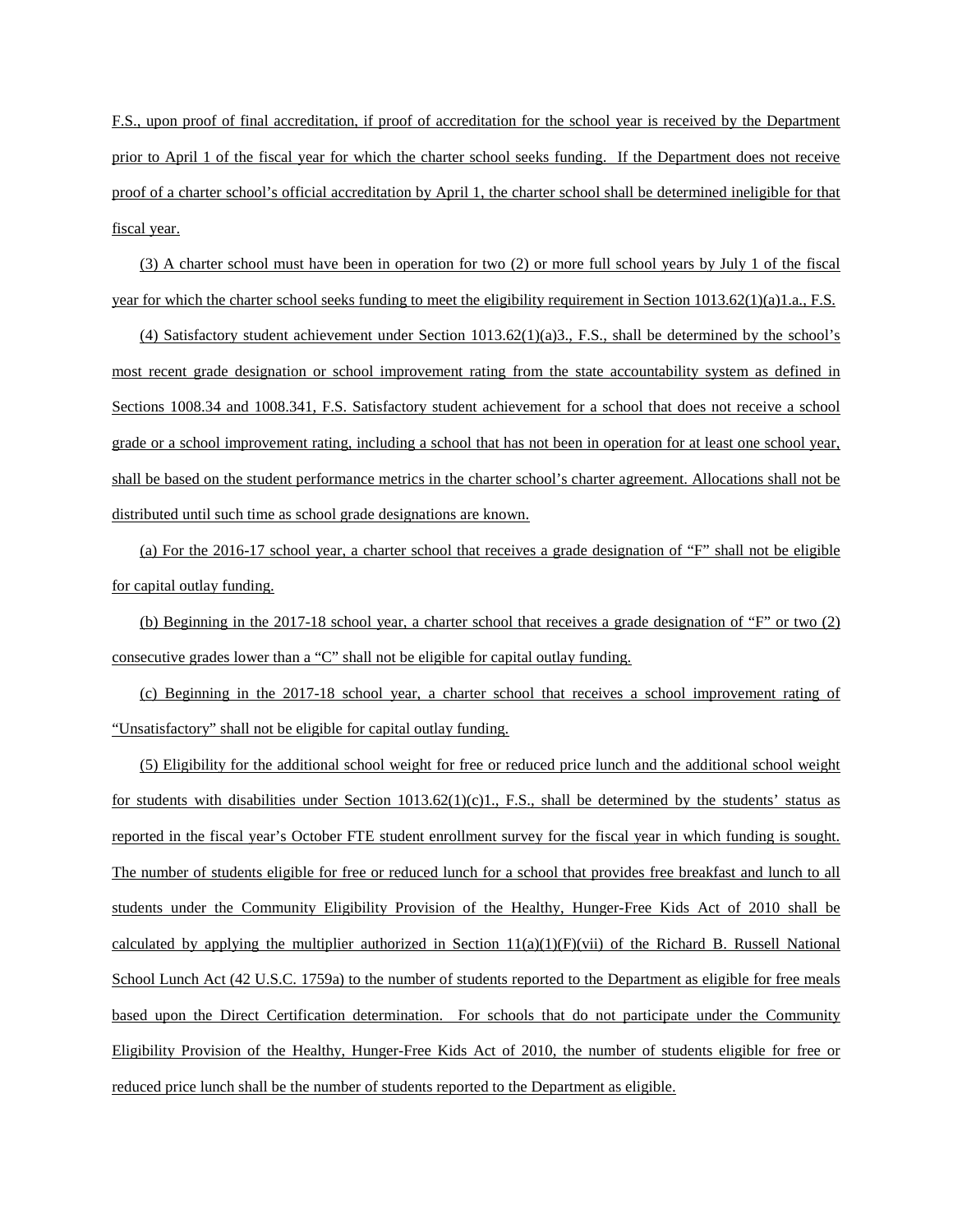(6) A charter school whose most recent available audit, pursuant to Section 218.39, F.S., reveals any of the financial emergency conditions provided in Section 218.503(1), F.S., is not eligible to receive charter school capital outlay.

(a) Upon notification pursuant to Section 1002.345, F.S., that a charter school's audit reveals one or more of the financial emergency conditions in Section 218.503(1), Florida Statutes, the Department shall immediately discontinue distributions of charter school capital outlay funding for the school.

(b) A charter school shall remain ineligible to receive charter school capital outlay until the school produces an annual financial audit conducted pursuant to Section 218.39, F.S., which does not reveal any of the financial emergency conditions in Section 218.503(1), F.S., at which time capital outlay funding shall be calculated in an amount proportionate to the number of months remaining in the fiscal year.

(7) Pursuant to Section 1013.62(5), F.S., the procedures for submitting and approving an application for funding and the procedures for documenting expenditures, are as follows:

(a) Charter schools must submit an application using form IEPC-CO1, Charter School Capital Outlay Application, effective April 2017 (DOS link), which is hereby incorporated by reference in the rule, which may be accessed through https://www.floridaschoolchoice.org/login/login charter school.asp. The application may be obtained by contacting the Office of Independent Education and Parental Choice, 325 West Gaines Street, Suite 1044, Tallahassee, Florida 32399-0400. The Department will accept hard copy versions of the application. Hard copies should be sent to 325 West Gaines Street, Suite 1044, Tallahassee, Florida, 32399. Applications are due by July 1of the fiscal year for which funding is sought. The Department may extend the deadline for all applications by posting the extended deadline on its website. The charter school shall include the purpose for which the funds will be expended. The Department shall review the application, determine eligibility, and direct the allocation and distribution of such funds in accordance with that determination.

(b) The Sponsor shall forward such funding pursuant to the provisions of Section 1002.33(17)(e), F.S., to any charter school that is determined to be eligible by the Department under this rule. The charter school shall include all disbursements and expenditures pursuant to Section 1013.62, F.S., in its monthly or quarterly financial statements pursuant to Section  $1002.33(9)(g)$ , F.S., and shall maintain all documentation of such expenditures and provide such documentation to the Sponsor upon request as necessary to monitor compliance with applicable law governing the proper use of such funds.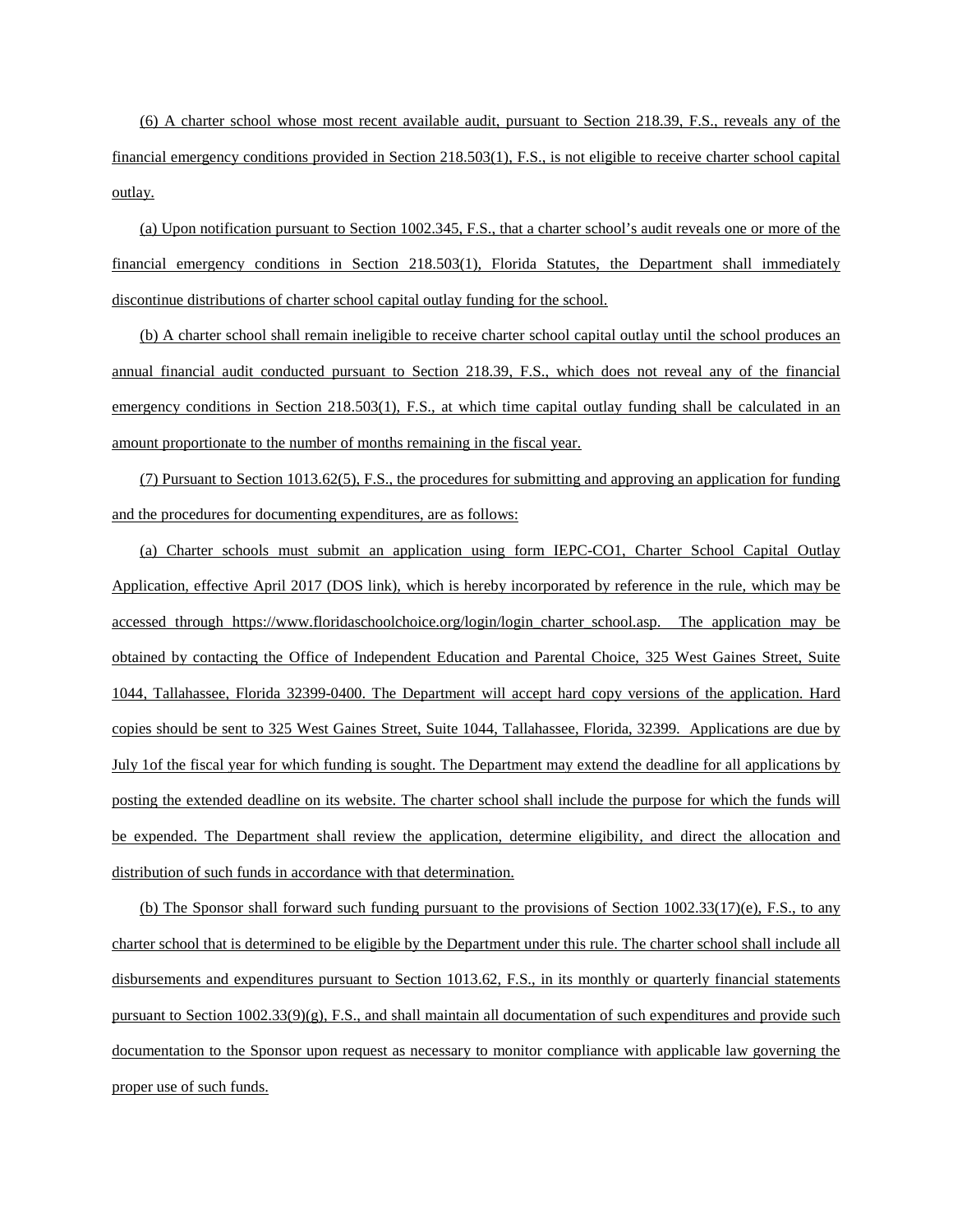(c) If overpayments occur, the Department of Education will take any or all of the following actions: require a charter school to return the overpaid amount; adjust a school's allocations in future years; or seek to collect the overpayment in any manner authorized by law.

*Rulemaking Authority 1001.02, 1013.62 FS. Law Implemented 1013.62 FS. History–New 12-15-09, Amended*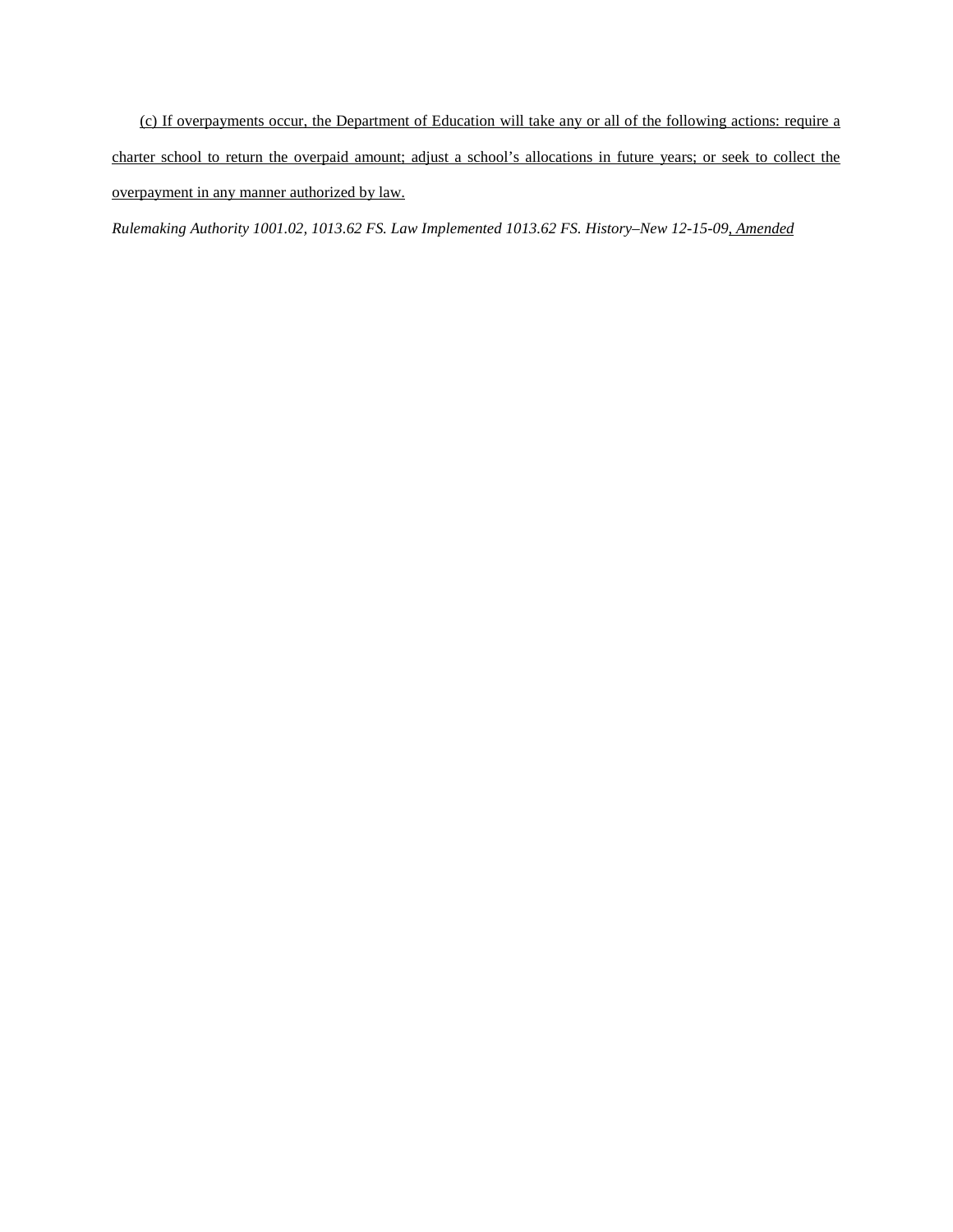| <b>School Name:</b><br><b>District Location:</b><br><b>Charter School Capital Outlay Application</b>                                                                                                                                                                                                                                                                                                                                                                                                                                                                                         |  |  |  |  |  |  |
|----------------------------------------------------------------------------------------------------------------------------------------------------------------------------------------------------------------------------------------------------------------------------------------------------------------------------------------------------------------------------------------------------------------------------------------------------------------------------------------------------------------------------------------------------------------------------------------------|--|--|--|--|--|--|
| This form must be completed and provided to the Florida Department of Education by July 1<br>for consideration to receive Charter School Capital Outlay funds, pursuant to Section<br>1013.62, Florida Statutes. Upon completion and submission of this form (you are responsible<br>for completing each section) it will be sent electronically to your sponsor for review. Your<br>sponsor will review and certify the information in Section 1. The Department will then review<br>and consider the sponsor's recommendation and make the eligibility determination.<br>School Opened in: |  |  |  |  |  |  |
| As the charter school representative, I certify that I have read the Memoran-<br>П<br>dum regarding the submission of my Capital Outlay Plan.                                                                                                                                                                                                                                                                                                                                                                                                                                                |  |  |  |  |  |  |
| <b>SECTION 1:</b>                                                                                                                                                                                                                                                                                                                                                                                                                                                                                                                                                                            |  |  |  |  |  |  |
| Did the school receive capital outlay funding for the previous school year?<br>Ο<br>О<br>Yes<br><b>No</b>                                                                                                                                                                                                                                                                                                                                                                                                                                                                                    |  |  |  |  |  |  |
| The charter school's sponsor can verify that (both criteria apply):                                                                                                                                                                                                                                                                                                                                                                                                                                                                                                                          |  |  |  |  |  |  |
| There exists an agreement with the charter school that includes provisions<br>(a)<br>О<br>О<br>for the reversion of any unencumbered funds and all equipment and prop-<br>No<br>Yes<br>erty purchased with public education funds to the ownership of the district<br>school board in the event that the school terminates operations.                                                                                                                                                                                                                                                       |  |  |  |  |  |  |
| The charter school facilities were not created by the conversion of a public<br>(b)<br>О<br>О<br>school, does not operate in facilities provided by the charter school's spon-<br>Yes<br>No<br>sor for a nominal fee or at no charge, and is not directly or indirectly oper-<br>ated by the school district.                                                                                                                                                                                                                                                                                |  |  |  |  |  |  |
| <b>SECTION 2:</b>                                                                                                                                                                                                                                                                                                                                                                                                                                                                                                                                                                            |  |  |  |  |  |  |
| A charter school must meet one of the following five criteria:<br>Please check the criteria that the school will meet for the upcoming (2016-2017) school year.                                                                                                                                                                                                                                                                                                                                                                                                                              |  |  |  |  |  |  |
| For the 2016-2017 school year, the school will be in its third or more full year<br>(1)<br>О<br>О<br>of operation.<br>No<br>Yes                                                                                                                                                                                                                                                                                                                                                                                                                                                              |  |  |  |  |  |  |
| Form IEPC-CO1                                                                                                                                                                                                                                                                                                                                                                                                                                                                                                                                                                                |  |  |  |  |  |  |

 Rule 6A‐2.0020 Effective April 2017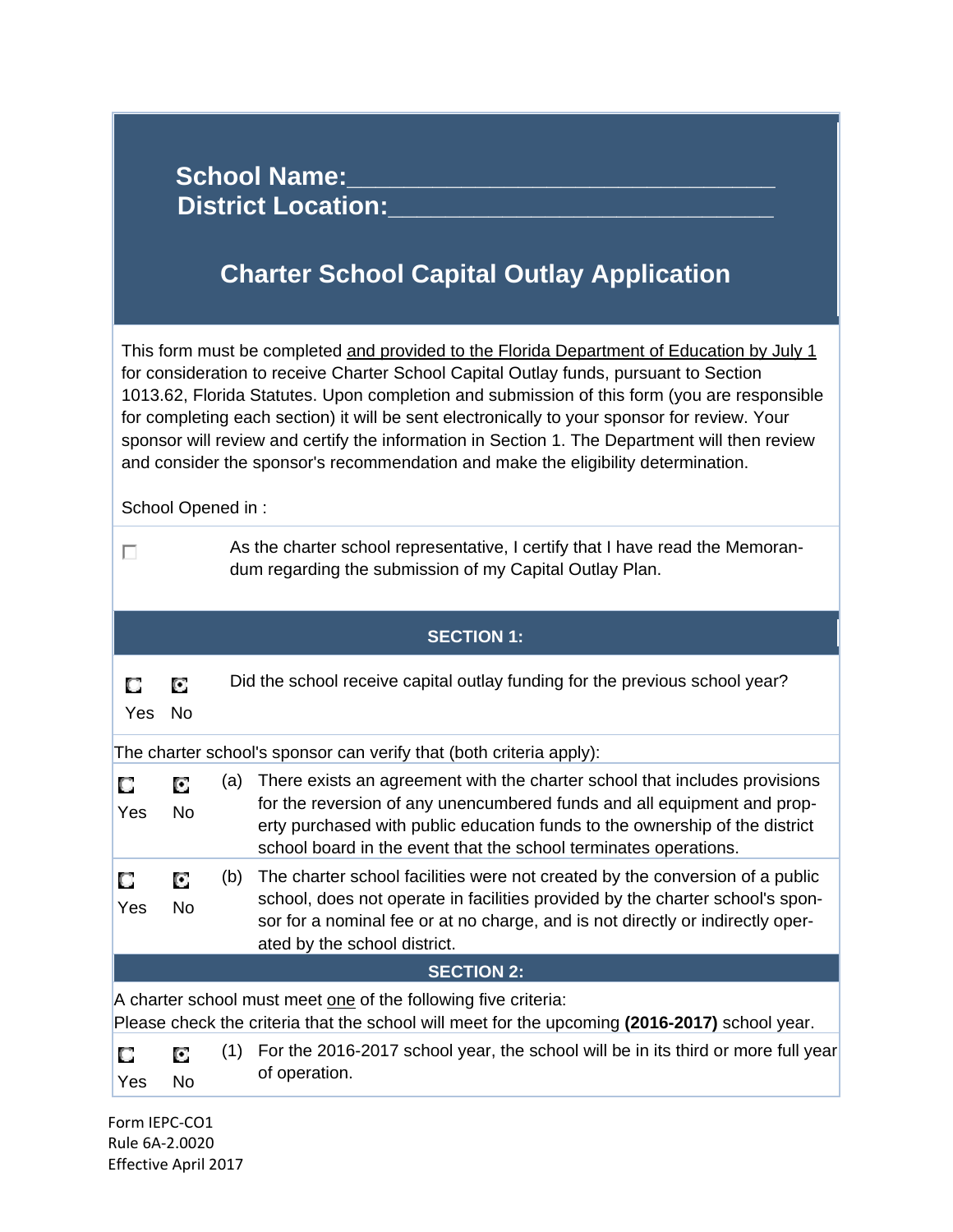| О<br>Yes | О<br><b>No</b> | (2)<br>(a) | By the beginning of the 2016-2017 school year, the school will be accredited<br>by the Commission on Schools of the Southern Association of Colleges and<br>Schools (SACS).                                                                                                                                                                                                                              |
|----------|----------------|------------|----------------------------------------------------------------------------------------------------------------------------------------------------------------------------------------------------------------------------------------------------------------------------------------------------------------------------------------------------------------------------------------------------------|
|          |                |            | Date of Accreditation (or anticipated date):                                                                                                                                                                                                                                                                                                                                                             |
| О<br>Yes | О<br>No        | (b)        | The school anticipates receiving accreditation by the Commission on<br>Schools of the Southern Association of Colleges and Schools (SACS) during<br>the 2016-2017 school year. (Note: Pursuant to State Board of Education<br>Rule 6A-2.0020, proof of SACS accreditation must be sent to the Depart-<br>ment of Education by April 1 of the fiscal year for which the charter school<br>seeks funding.) |
|          |                |            | Anticipated date of Accreditation:                                                                                                                                                                                                                                                                                                                                                                       |
| О<br>Yes | О<br><b>No</b> | (3)        | For the 2016-2017 school year, the school will establish an expanded feeder<br>pattern with a charter school currently receiving capital outlay funds within<br>the same school district:                                                                                                                                                                                                                |
|          |                |            | a SENDER school which sends over 60 percent of its population to:<br>Please Select<br>District:                                                                                                                                                                                                                                                                                                          |
|          |                |            | a RECEIVING school which receives over 60 percent of its population<br>from:<br>Please Select                                                                                                                                                                                                                                                                                                            |
|          |                |            | District:                                                                                                                                                                                                                                                                                                                                                                                                |
| О<br>Yes | О<br><b>No</b> | (4)        | Serves students in facilities that are provided by a business partner for a<br>charter school-in-the-workplace pursuant to s.1002.33(15)(b), F.S.                                                                                                                                                                                                                                                        |
| О<br>Yes | Ο<br>No        | (5)        | Is governed by a governing board, which has been established in Florida for<br>3 or more years and operates both charter and charter conversion schools in<br>Florida.                                                                                                                                                                                                                                   |
|          |                |            | Please provide the name and MSID of the conversion charter school AND<br>traditional charter school:                                                                                                                                                                                                                                                                                                     |
|          |                |            | <b>Conversion Charter School:</b><br>Please Select<br>District:                                                                                                                                                                                                                                                                                                                                          |
|          |                |            | <b>Traditional Charter School:</b><br>Please Select<br>District:                                                                                                                                                                                                                                                                                                                                         |
|          |                |            | <b>SECTION 3:</b>                                                                                                                                                                                                                                                                                                                                                                                        |

A charter school must meet all of the following criteria to qualify for capital outlay funds: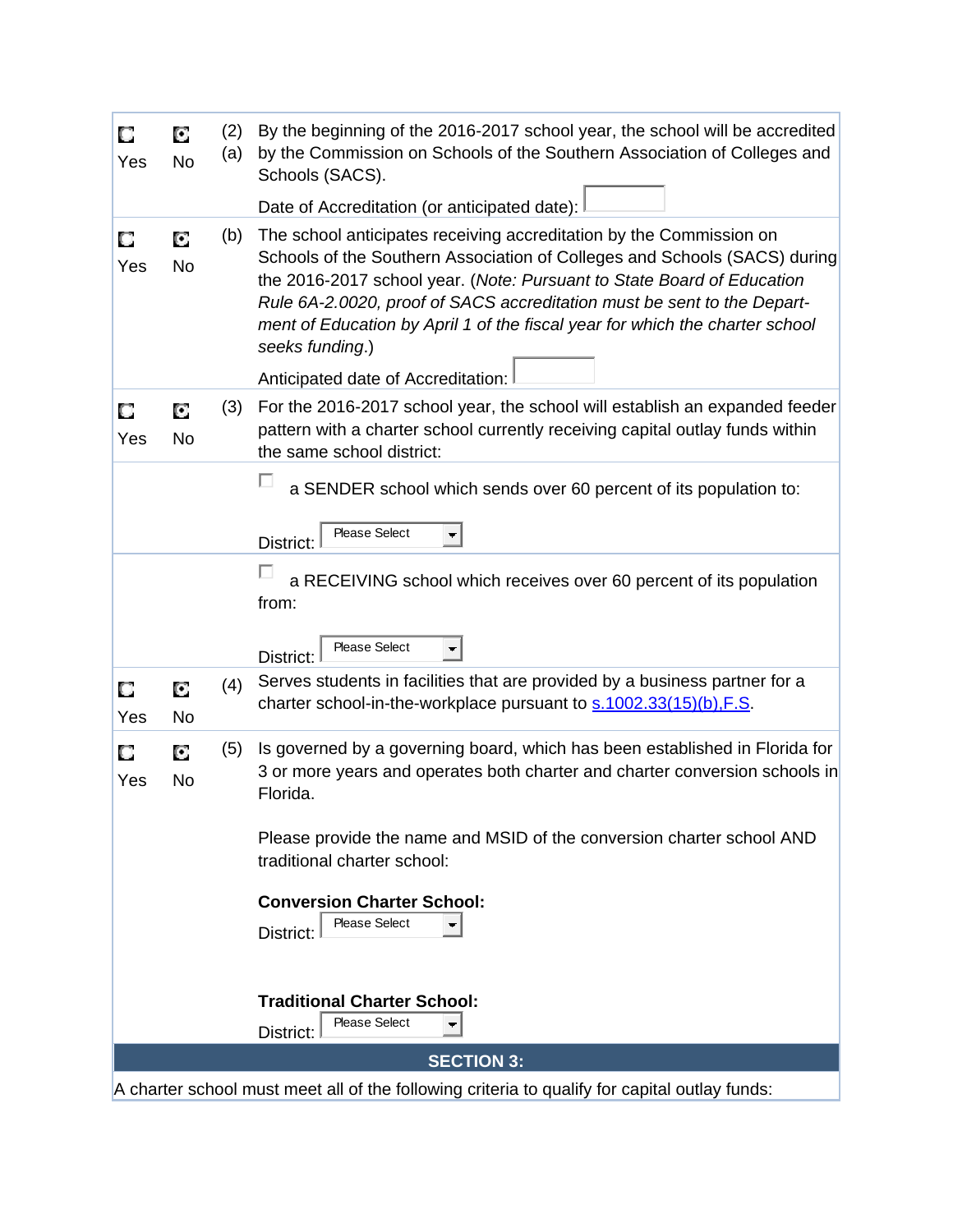| О<br>Yes    | О<br><b>No</b> | (1) | The school's most recent audit does not reveal any of the financial emer-<br>gency conditions provided in Section 218.503(1), F.S.                                                                                                                                                                                                                                               |
|-------------|----------------|-----|----------------------------------------------------------------------------------------------------------------------------------------------------------------------------------------------------------------------------------------------------------------------------------------------------------------------------------------------------------------------------------|
| О<br>Yes    | О<br><b>No</b> | (2) | Has satisfactory student achievement based on state accountability stand-<br>ards applicable to charter schools.                                                                                                                                                                                                                                                                 |
|             |                |     | Recent school grade:<br>Prior Year school grade:                                                                                                                                                                                                                                                                                                                                 |
| О<br>Yes    | О<br>No        | (3) | Has received final approval from its sponsor pursuant to s. 1002.33, F.S. for<br>operation in the coming fiscal year.                                                                                                                                                                                                                                                            |
| О<br>Yes    | О<br><b>No</b> | (4) | Serves students in facilities not provided by the charter school's sponsor:                                                                                                                                                                                                                                                                                                      |
|             |                |     | (a) This IS NOT a conversion charter school utilizing district-owned facilities;                                                                                                                                                                                                                                                                                                 |
|             |                |     | (b) Nor operating in a district-owned facility which is rented, leased, or other-<br>wise made available to the charter school by the school district.                                                                                                                                                                                                                           |
|             |                |     | <b>SECTION 4:</b>                                                                                                                                                                                                                                                                                                                                                                |
|             |                |     | A charter school may use charter school capital outlay funds for any of the following eight ex-                                                                                                                                                                                                                                                                                  |
| penditures. |                |     | Please check the box(es) that apply.                                                                                                                                                                                                                                                                                                                                             |
| п           |                | (1) | Purchase of real property.                                                                                                                                                                                                                                                                                                                                                       |
| п           |                | (2) | Construction of school facilities.                                                                                                                                                                                                                                                                                                                                               |
| п           |                | (3) | Purchase, lease-purchase, or lease of permanent or relocatable school facil-<br>ities (i.e., mortgage or rent).                                                                                                                                                                                                                                                                  |
| п           |                | (4) | Purchase of vehicles to transport students to and from the charter school.                                                                                                                                                                                                                                                                                                       |
|             |                |     | (5) Renovation, repair, and maintenance of school facilities that the charter<br>school owns or is purchasing through a lease-purchase or long-term lease of<br>5 years or longer.                                                                                                                                                                                               |
| ш           |                | (6) | The purchase, lease-purchase, or lease of new and replacement equipment,<br>and enterprise resource software applications (must be classified as capital<br>assets pursuant to the Governmental Accounting Standards Board [GASB],<br>have a useful life of at least five years, and be used to support school-wide<br>administration or state-mandated reporting requirements). |
| П           |                | (7) | Payment of the cost of premiums for property and casualty insurance which<br>are deemed necessary to insure the school facilities.                                                                                                                                                                                                                                               |
| □           |                | (8) | Purchase, lease-purchase, or lease of driver's education vehicles; motor ve-                                                                                                                                                                                                                                                                                                     |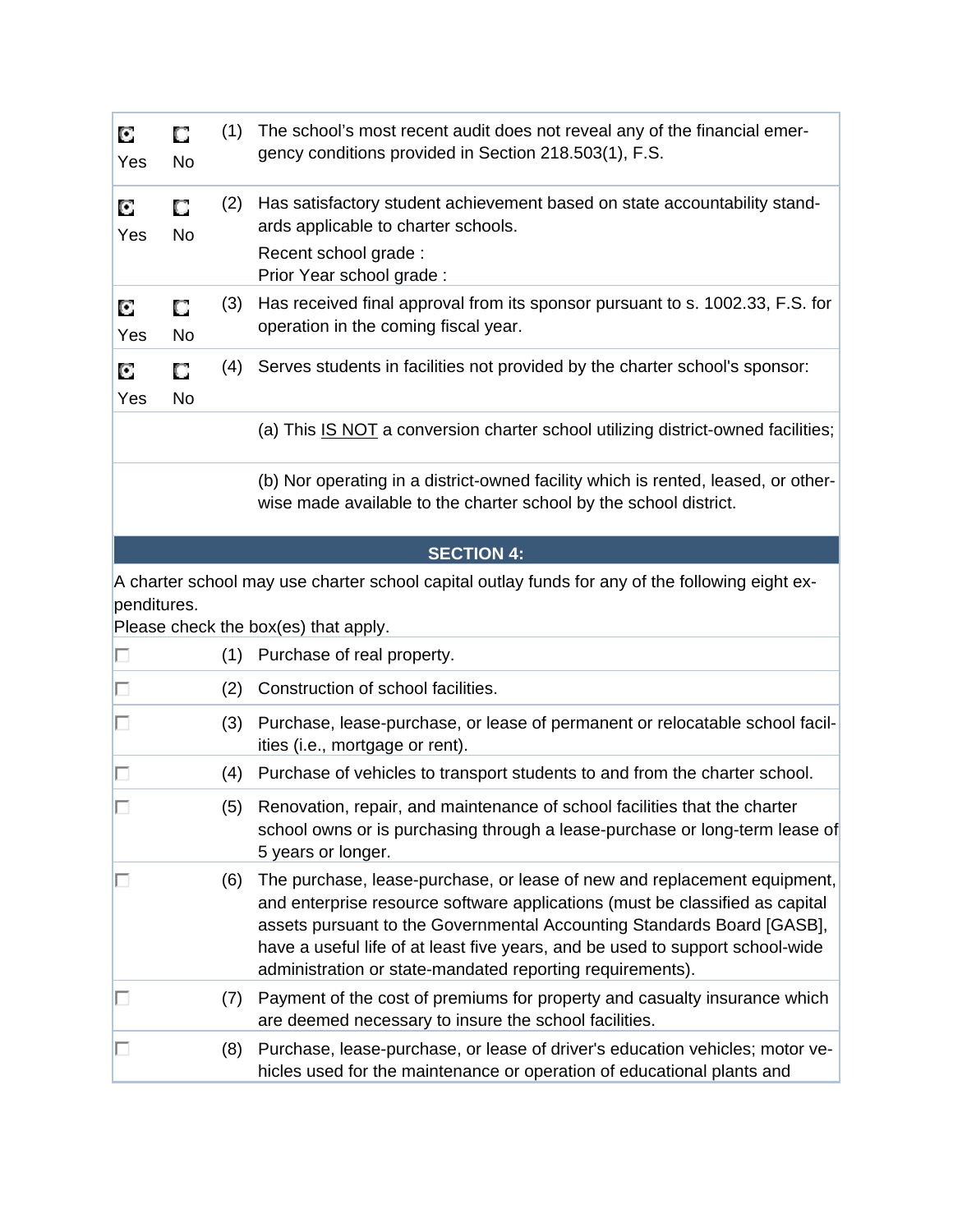| equipment; security vehicles; or vehicles used in storing or distributing mate-<br>rials and equipment.                                                                                                                                                                                                                                                                                           |
|---------------------------------------------------------------------------------------------------------------------------------------------------------------------------------------------------------------------------------------------------------------------------------------------------------------------------------------------------------------------------------------------------|
| <b>CERTIFICATION:</b>                                                                                                                                                                                                                                                                                                                                                                             |
| <b>CHARTER SCHOOL REPRESENTATIVE</b>                                                                                                                                                                                                                                                                                                                                                              |
| <b>First Name:</b><br><b>Last Name:</b>                                                                                                                                                                                                                                                                                                                                                           |
| Comments:                                                                                                                                                                                                                                                                                                                                                                                         |
| As representative of the charter school, I certify that all information indicated<br>п<br>above is accurate and current.                                                                                                                                                                                                                                                                          |
| <b>DISTRICT SPONSOR INFORMATION</b>                                                                                                                                                                                                                                                                                                                                                               |
| <b>First Name:</b><br><b>Last Name:</b>                                                                                                                                                                                                                                                                                                                                                           |
| Pursuant to Section 1002.33.5(b)(1)(f) F.S the sponsor certifies:                                                                                                                                                                                                                                                                                                                                 |
| О<br>The school is meeting student performance measures included in the approved<br>charter.                                                                                                                                                                                                                                                                                                      |
| The school has earned a grade of "F", two consecutive grades of "D" or a school<br>improvement rating of unsatisfactory, or the sponsor has reported to the Department<br>of Education that the charter school has fallen short of performance measures in-<br>cluded in the approved charter. (The sponsor must provide the Department a copy of<br>that communication with its recommendation). |
| <b>Upload Supporting Documents</b>                                                                                                                                                                                                                                                                                                                                                                |
| Documents must be PDF, Microsoft Word, or Excel files of 4 MB or less.                                                                                                                                                                                                                                                                                                                            |
|                                                                                                                                                                                                                                                                                                                                                                                                   |
| Save                                                                                                                                                                                                                                                                                                                                                                                              |
|                                                                                                                                                                                                                                                                                                                                                                                                   |